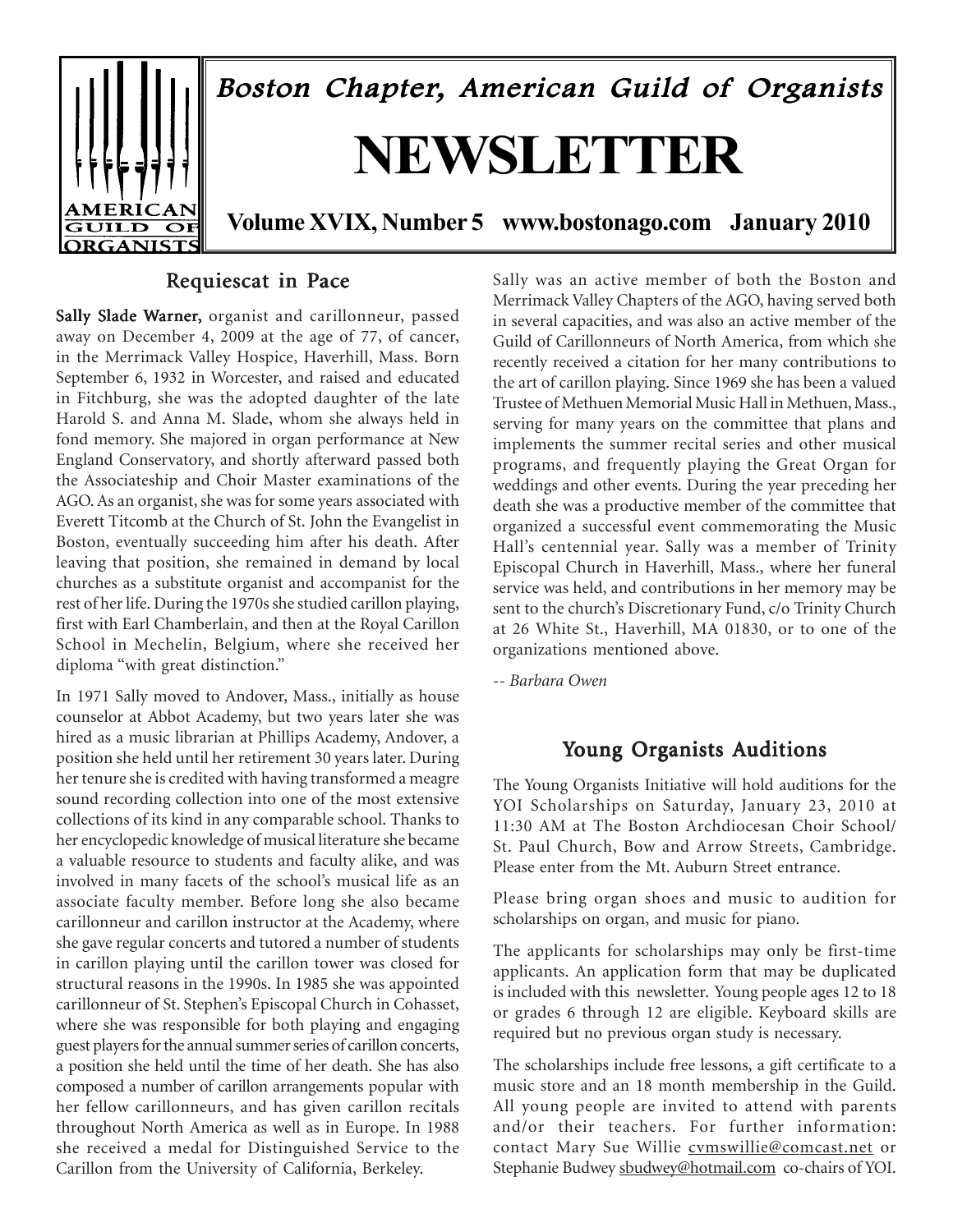### Dean's Message: Remembering Sally Slade Warner

As you read in the obituary on page 1, the Chapter has lost long-time member Sally Slade Warner. Very soon after I sent the brief announcement on the BAGO e-mail list, numerous responses came back not only from Chapter members, but also from fellow organists and carillonneurs on other lists to which the announcement had been forwarded. The common theme in all of these responses: how wonderful a person Sally was, and how dearly she will be missed.

I first met Sally when I moved to Boston in 1972, and from that time on, each subsequent meeting seemed part of a continuing conversation, and an always enjoyable one at that. Sally was friendly, witty, and always in good spirits, even when her health warranted otherwise. To talk with Sally was to also quickly find out the depth of her knowledge, although she wore her erudition lightly. Drop a casual comment or question about something and she could lead you down a related path you would not have thought of. In music her knowledge of repertoire of all kinds, of performers, of instruments, and of recordings could be honestly deemed encyclopedic.

Even with her talent on and commitment to the organ, it was the carillon which was her passion. In casual conversation with Sally, one learned more about the carillon and its music than could be gleaned from hours spent reading books. And to watch her play the carillon was a study in kinetic energy being unleashed for art's sake! I dare say, the state of the carillon in New England and beyond would not be what it is today without Sally's devotion and work.

Sally's passing, at this time of year most associated with joyous bells, caused me to think of Tennyson and how apt for her is the sentiment of "Ring out, wild bells, to the wild sky" in all its verses. Of those who knew her, read the full poem and see if you don't agree.

For the blessing of Sally's life and her music among us, we give deepest, heartfelt thanks. As light perpetual shines upon her, may her light continue to shine through us.

*-- Lee Ridgway, Dean*

### **Executive Committee Meetings**

7-9 pm, Church of the Advent, 30 Brimmer St, Boston. Charles MBTA Mon Jan 11 Tues Mar 9 Mon June 6 Executive committee meetings are open to all Chapter members.

Newsletter of the Boston Chapter, American Guild of Organists Published 10 times a year, September-June.

Mailed at standard mail rates from Boston MA. Boston Chapter/AGO c/o Timothy Hughes, Membership Secretary 247 Washington St #24, Winchester MA 01890.

Copyright © 2010, Boston Chapter, American Guild of Organists

#### *Boston Chapter, AGO Officers 2009-2010*

| Dean                                                         | Lee Ridgway                            |
|--------------------------------------------------------------|----------------------------------------|
| ridgway@mit.edu                                              | $617 - 436 - 1193$                     |
| SubDean pro tem<br>laurence.carson2@verizon.net 617-451-0822 | Laurence Carson                        |
| Treasurer                                                    | Kirk Hartung                           |
| $k$ bhartung@aol.com                                         | $508 - 820 - 3440$                     |
| <b>Assistant Treasurer</b>                                   | Charlene Higbe                         |
| $\text{cthigbe}(a)$ aol.com                                  | 617-497-0610                           |
| <b>Broadcasts</b>                                            | Martin Steinmetz                       |
| cmsteinmetz@verizon.net                                      | 781-235-9472                           |
| Chaplain                                                     | The Rev. David Hefling<br>617-472-0737 |
| Competitions                                                 | David Baker                            |
| dgb137@mac.com                                               | 617-367-4260                           |
| Examinations                                                 | Glenn Goda                             |
| glenngoda1545@aol.com                                        | 617-442-7079                           |
| Library                                                      | Joseph Dyer                            |
| joseph.dyer@umb.edu                                          | 617-527-6403                           |
| Membership Secretary                                         | Timothy Hughes                         |
| thughes $56@$ comcast.net                                    | 781-369-1905                           |
| Membership Committee                                         | Judy Green                             |
| $ilgreen(\omega$ green-associates.com                        | 617-482-3044                           |
| Newsletter                                                   | Jim Swist                              |
| swist@comcast.net                                            | 781-643-9733                           |
| Organ Advisory                                               | Richard Hill                           |
| smhill42ne@earthlink.net                                     | 508-238-6081                           |
| Placement                                                    | Janet Hunt                             |
| janet.hunt@sjs.edu                                           | 617-746-5433                           |
| Professional Development                                     | TBA                                    |
| Recording Secretary                                          | Kirsten Johnson                        |
| ikmniohn@aol.com                                             | 978-443-3472                           |
| Registrar<br>dan.mckinley@christchurchhw.org                 | Dan McKinley                           |
| SPAC                                                         | 978-412-8174<br>Martin Steinmetz       |
| emsteinmetz@verizon.net                                      | 781-235-9472                           |
| <b>Substitutes</b>                                           | Joshua T. Lawton                       |
| itlawton@mac.com                                             | 617-926-1042                           |
| YOI                                                          | Mary Sue Willie                        |
| cymswillie@comcast.net                                       | Stephanie Budwey                       |
| sbudwey@hotmail.com<br><b>Auditors</b>                       | Martin Steinmetz                       |
| cmsteinmetz@verizon.net                                      | 781-235-9742<br>Craig Smith            |
| csmith@groton.org                                            | 781-740-4541                           |
| Region I Councillor                                          | E. Lary Grossman                       |
| elg@bradygrossman.com                                        | $413 - 247 - 9426$                     |
| District Convener                                            | Robert Browne                          |
| rbrownel@capecod.net                                         | 508-432-7328                           |
| Webmaster                                                    | Mark Nelson                            |
| marknelson@cbfisk.com                                        | 978-283-1909                           |
| $E_{vacutiva}$ Committee                                     |                                        |

#### *Executive Committee*

*Judy Green, Michael Smith, Mary Beekman, Mark Dwyer, Glenn Goda, Mark Nelson, Laura Jensen, Craig Benner Kathleen Adams, R. Harrison Kelton Christian Lane, Nadia Stevens*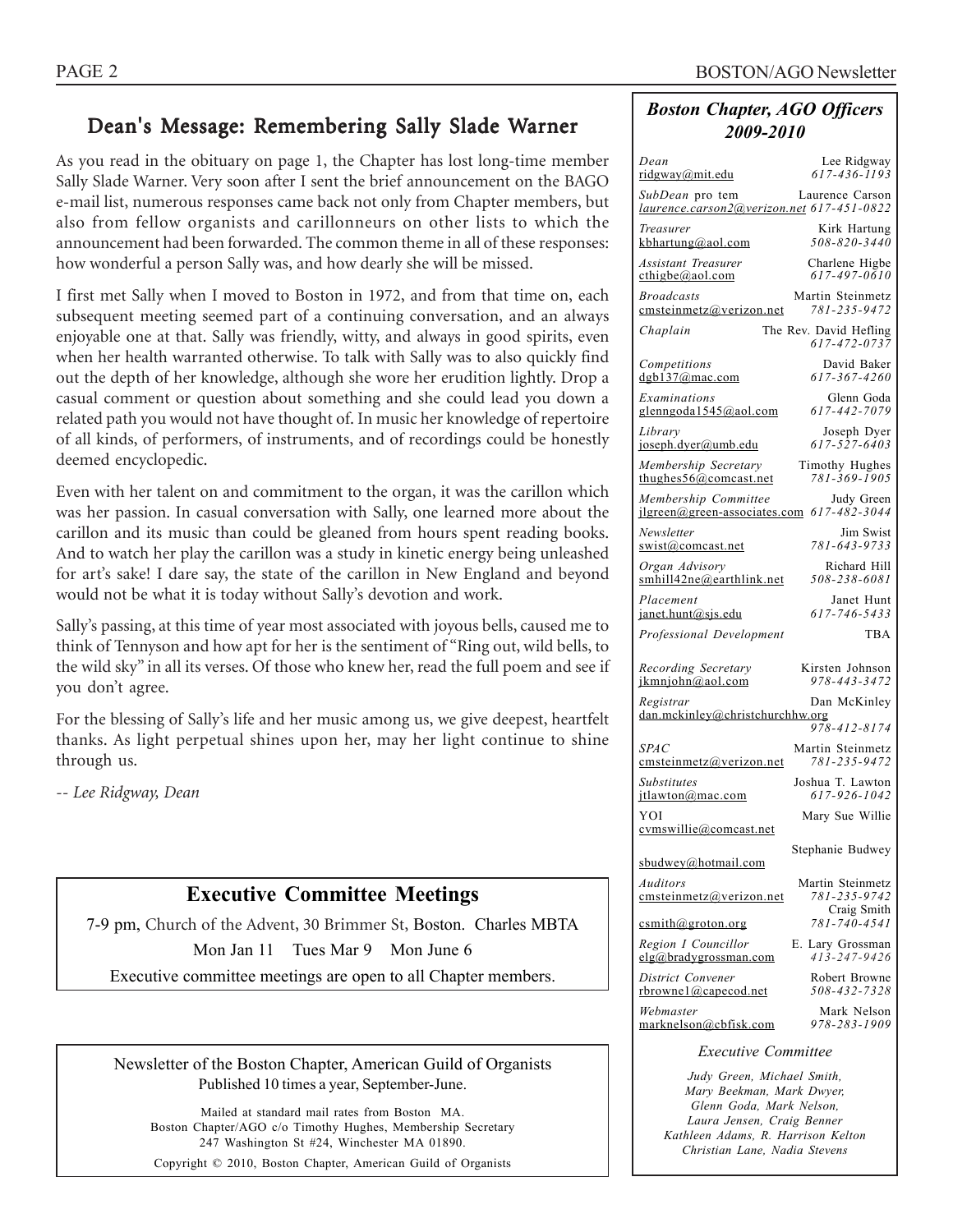### How Was It?

Let's be honest – everyone wants to hear complimentary comments about the seasonal music. So much planning and work have gone into it, lots of people have put extra time and effort into it, perhaps there have even been some tense moments in bringing it all to the moment when it is offered.

Let's also be honest – in the "bleak midwinter" it's often hard to look objectively at what worked and what didn't quite come off as expected. Besides, it's time to look ahead to the next season of planning, practicing, and rehearsing, right?

Whether you call it smart planning or a new year's resolution, take some time to reflect on the musical journey you have just completed. You didn't travel by yourself, so listen to feedback from others – and listen honestly. Meet with your supervisor or other staff members, and hear what joys and frustrations they experienced. And, if you haven't done it already, thank your choristers, musicians, and any others who helped along the way.

Especially important is to rest and restore your energy, as it will soon be time to face another busy musical season – honestly!

*--Charlene Higbe, Chair, Professional Development Committee*

## **Chorister For A Day At Saint Thomas** *--Peter McIntyre, Chair, Organ Library Committee*

On Sunday, February 14, 2010, boy treble choristers are invited, with their parents, to join us for an afternoon at Saint Thomas Choir School. Visiting boys will rehearse and sit in the choir stalls with the Saint Thomas Choir of men and boys for evensong.

Guests are invited to join the Saint Thomas choristers and their families for lunch at 1:00 PM (following the 11:00 AM Sung Eucharist). Teachers will host visitors in the classrooms to answer questions about the curriculum and student life.

For further information contact Ruth Cobb, rcobb@choirschool.org or 212-247-3311.

### Organ Library Announces Opening Hours, Grant Winner

The Organ Library (TOL) www.organlibrary.org announces its new schedule at 745 Comm. Ave. Rm. B-2 in Boston.

OPEN Mondays: 10:00 AM to 4:00 PM. Tuesdays: the same when Monday is a holiday. Wednesdays: (some) 1 to 2 unscheduled hours. If lights are on, knock. Thursdays: 9:30 AM to 3:30 PM.

CLOSED Fridays, weekends, holidays. (Entire building is locked down during holiday periods. Reopens 7:00 AM, Monday, 1/4/2010.)

Members of the Organ Library Committee of AGO's Boston Chapter have unanimously approved an application from Nancy E. Osborne, CAGO, of Vermont for the 2009 Margaret Power Biggs Research Grant, which reimburses travel and photocopy costs between home and TOL for onsite study of the Library's holdings essential to completion of a project. Ms. Osborne has searched TOL's Murtagh-McFarlane Collection (1953-1975) in preparing a book-length biography of her late teacher, Dr. Claire Coci (1912-1978). A world-renowned master teacher and recitalist, Dr. Coci invaded the prevailing old boys' network and pioneered acceptance of female artists at such consoles as the New York Philharmonic Society and the everexpanding 5M Möller at the Cadet Chapel, U.S. Military Academy, West Point. Ms. Osborne has been invited to donate an inscribed copy of her published book to TOL. The most recent previous winner of the M. P. Biggs Grant was Kevin Birch in 2007.

### Merrimack Valley Mini-Convention

The Merrimack Valley AGO Chapter will be holding its Twelfth Annual Mini-Convention from 9 a.m. to 4 p.m. on Saturday, February 27, 2010, with four workshops, catered lunch, flea market and more. As in past years, it will be held at First Calvary Baptist Church in North Andover, conveniently located near I-93 and I-495.

For further information, contact Barbara Owen (owenbar@juno.com) or Ruth Bowers (ruth.bowers@comcast.net).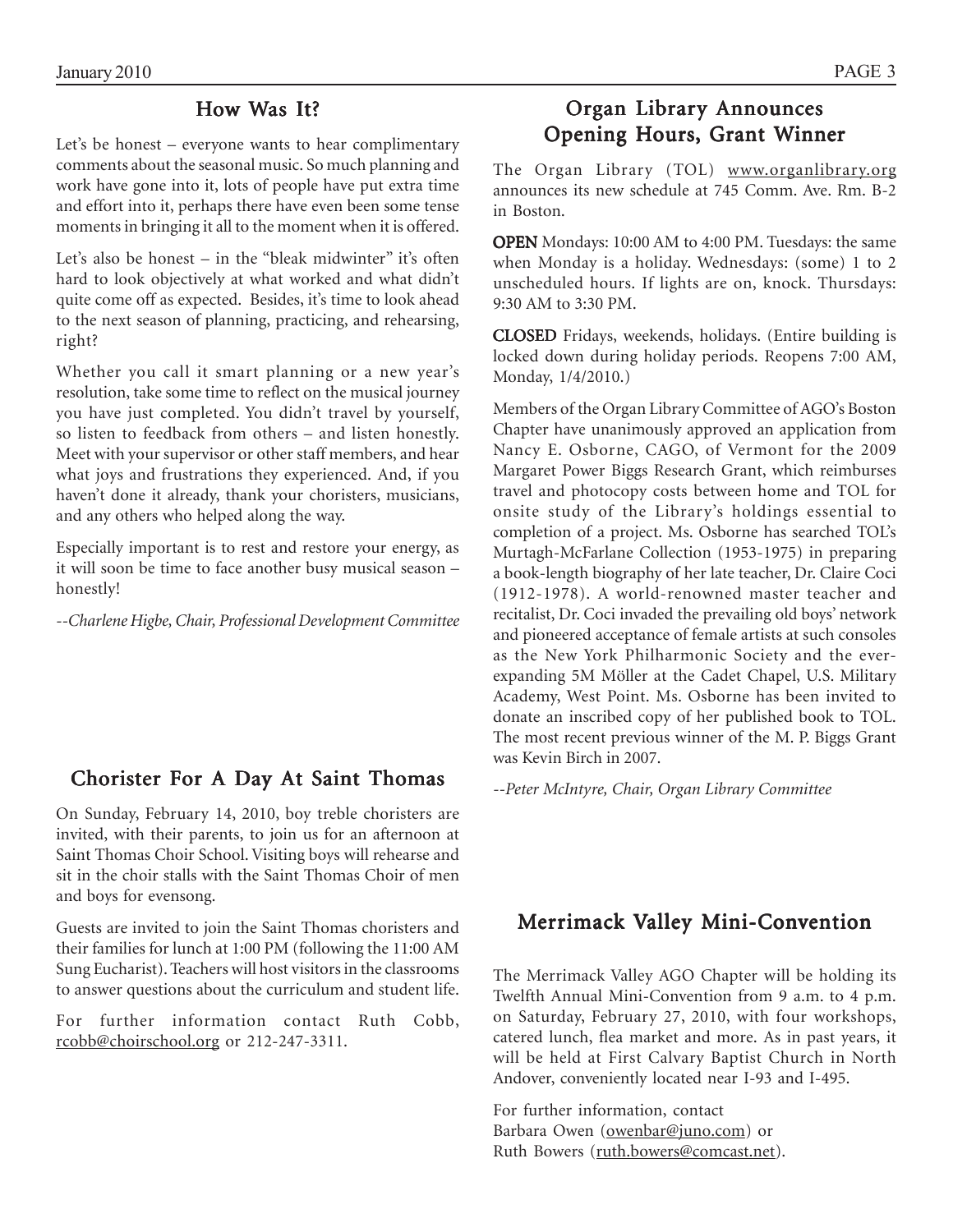### The Organs at Perkins

Two historic landmarks at The Perkins School for the Blind in Watertown, Massachusetts are the organ in Dwight Hall, built by the Aeolian-Skinner firm, opus 888 in 1932, and the organ in Allen Chapel, built by the Frazee Organ Company in the late 1930s. The music of the organs are important to everyone at the school. Unfortunately, the organs need a total rehab since their leather and bellows are deteriorating.

The organs have an interesting history. The Aeolian-Skinner instrument was donated to Perkins by alumni students. Since 1932 the organ has been played by the organists at Perkins during the Christmas seasons. In the late 30s, the Frazee Organ was also donated to the school. It had been used in chapel services, but is no longer used as religious services have been discontinued. Another reason is its bad condition.

The Aeolian-Skinner organ is situated behind the stage in Dwight Hall. It contains 43 stops, 39 ranks, and 2568 pipes. The organ has four manuals. They include choir, great, and swell. The gallery/solo manual was used for the chapel organ, but no longer functions. The Frazee organ is located in a tower above and behind the chapel where the rotunda enters. This instrument has 11 stops on two manuals. The console in Dwight Hall has drawknobs, and the chapel organ console has stop tabs.

Through the 1940s, the organs at Perkins worked very well. In addition, the Dwight Hall organ was connected to the chapel organ, so that one console in Dwight Hall could play both organs. This had been common during the holiday concerts, when the Lower School Chorus sang from the balcony of Dwight Hall. Trouble started in the 1970s, when some of the leather was eaten by mice.

The organs have been suffering through wear and tear over the years, from the 1970s to the present. One of the directors of Perkins in the late 70s declared that it was time to repair both organs, but unfortunately that never happened. At the time, the chapel organ (Frazee) had been disconnected due to many ciphers. Lots of them occur during concerts, such as the holiday concerts of 1985, 1986, and even 2005. And the other problem is the "wheezing bellows" air noise, which has been coming from the organ in Dwight hall for almost 20 years.

The cost of a full restoration of these instruments is currently prohibitive, and as ciphers and other problems occur, parts of the organs are simply taken offline. In another five years, the organs will be silent, and funds are currently being sought to do a complete restoration.

### Distinguished Japanese Organist to Play in Boston

Makiko Hayashima, a native of Yokohama, Japan, began organ studies there and at the Tokyo University for the Arts. After graduation in 1977, she pursued further study in France with Michel Chapuis at the Schola Cantorum de Paris, and André Isoir at the Conservatoire d'Orsay, where she was awarded the "Premier prix". While in France, Makiko was the organist de l'orgue de choeur de l'église Notre-Dame des Blancs-Manteaux à Paris for ten years and she concertized frequently throughout Europe. During summers, she studied Spanish organ music with Francis Chapelet in Catalonia.

Returning to Japan in 1991, Ms. Hayashima was appointed resident organist at the Shinjuku Bunka Center, which houses the first important French style organ in Japan, a 70 stop instrument by Daniel Kern completed in that same year. She has taught at the Tokyo University of the Arts and Miyagi Gakuin Womens' College specializing in introducing French organ music to the students of Japan. Makiko served as the advisor to Togen Hall in Yamanashi, where an organ by Bernard Aubertin was installed in 1993. She founded and taught a Summer Academy of French Classical Organ Music at Togen Hall and invited Mr. Chapuis to Japan to teach at this Academy. She also introduced Jean Boyer, Olivier Latry, Michel Bouvard and Liuwe Tamminga to Japan with their performances at Shinjuku Bunka Center.

Ms. Hayashima has premiered numerous commissioned pieces and has commissioned many works herself. In 1997 she performed the Japan premiere of Olivier Messiaen's "Livre du Saint Sacrement" at the Shinjuku Bunka Center. She regularly gives master classes to young organists, and is highly sought after as a recitalist in Japan. Her performances are characterized by a strong sense of spirit, giving listeners deeper insights and appreciation into the music she is performing.

Ms. Hayashima's recital at Old West Church on January 29th will be her first appearance in the United States. Her program will include works by Boyvin, deGrigny, Isoir, Bach, and a contemporary Japanese composer, Kakinuma Yui.

*-- Lois Regestein*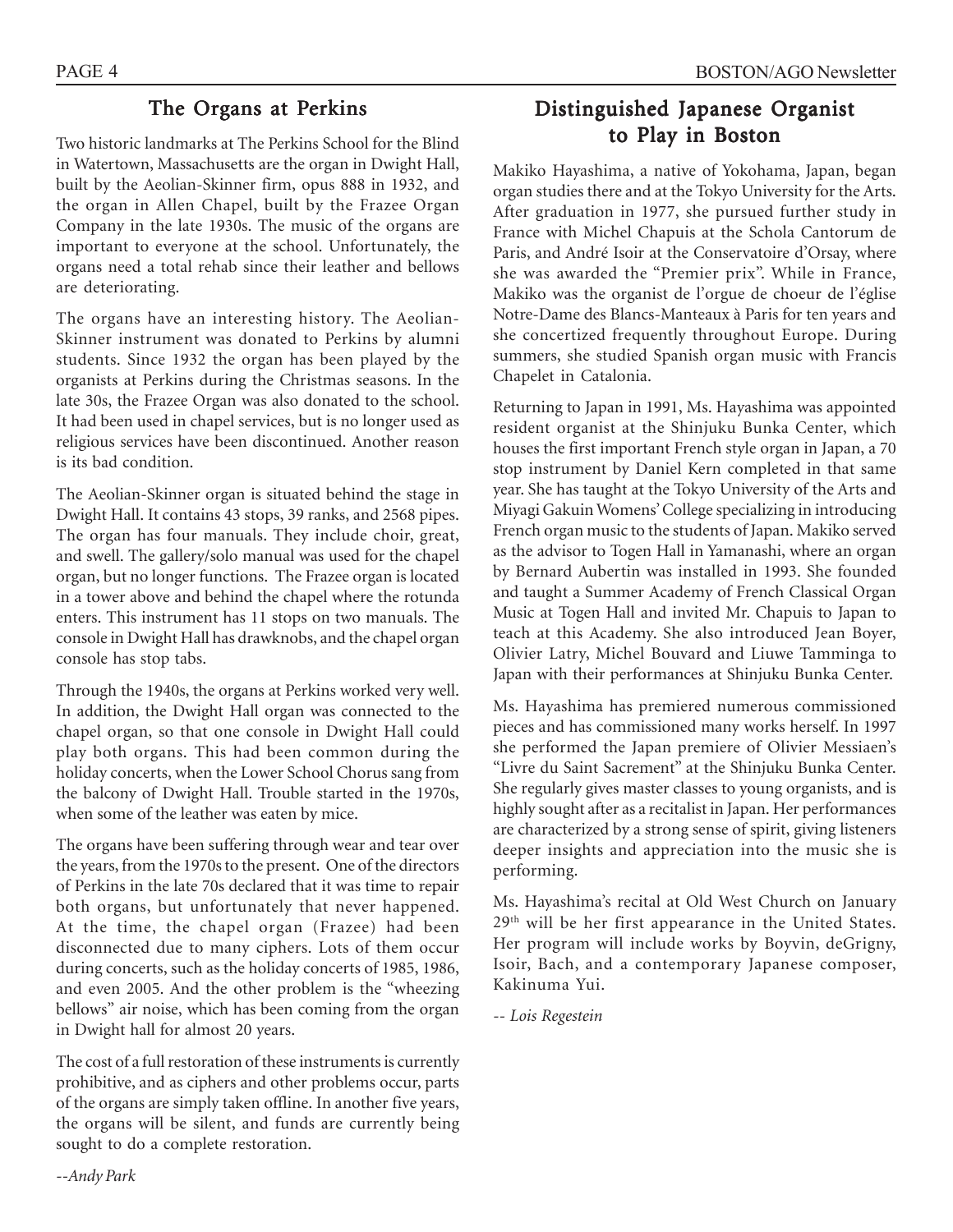| THE AMERICAN GUILD OF ORGANISTS - BOSTON CHAPTER<br>YOUNG ORGANISTS INITIATIVE<br>SCHOLARSHIP APPLICATION |  |
|-----------------------------------------------------------------------------------------------------------|--|
| Student's Name:                                                                                           |  |
| Parent (or legal guardian):                                                                               |  |
| Postal Address:                                                                                           |  |
| Telephone:                                                                                                |  |
| Email:                                                                                                    |  |
| Student's D.O.B.:                                                                                         |  |
| Student's grade in school:                                                                                |  |
| Years of study in:                                                                                        |  |
| Organ:                                                                                                    |  |
| Piano:                                                                                                    |  |
| Other:                                                                                                    |  |
| Primary Music/Instrument Teacher's Name:                                                                  |  |

Teacher's Telephone Number:

 $\mathcal{L}_\text{max}$  and the contract of the contract of the contract of the contract of the contract of the contract of the contract of the contract of the contract of the contract of the contract of the contract of the contrac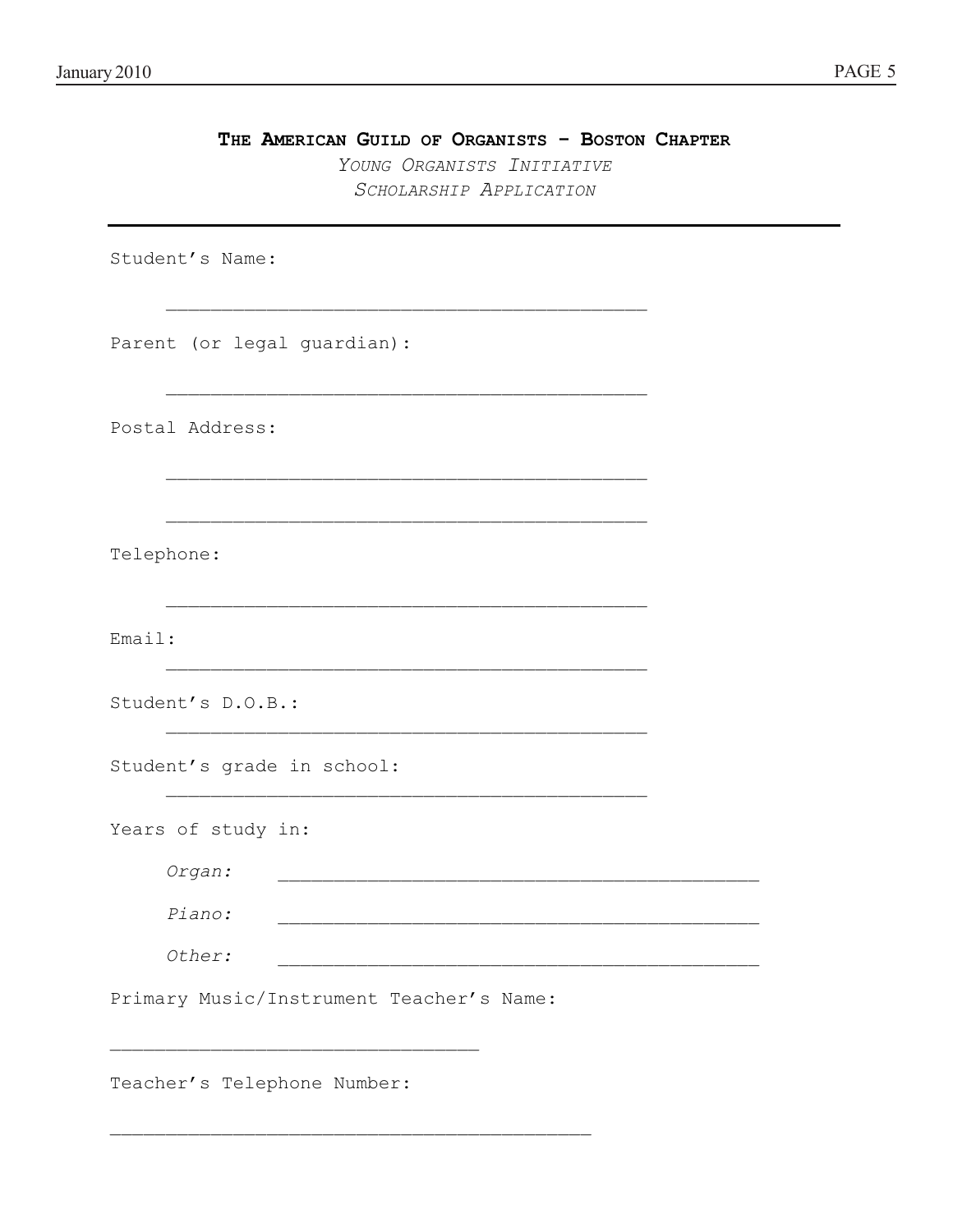| Audition Information                                                                         |  |  |  |  |  |  |
|----------------------------------------------------------------------------------------------|--|--|--|--|--|--|
| Audition Instrument (please circle ONE) ORGAN PIANO                                          |  |  |  |  |  |  |
| Works to be performed (please include both composer and title of<br>piece):                  |  |  |  |  |  |  |
| Why do you want to study the organ?                                                          |  |  |  |  |  |  |
|                                                                                              |  |  |  |  |  |  |
| How did you hear about the scholarship auditions?                                            |  |  |  |  |  |  |
|                                                                                              |  |  |  |  |  |  |
| Have you attended any of the "Y.O.I.'s" activities in the past?<br>If yes, please elaborate: |  |  |  |  |  |  |

*The auditions will be held on Saturday, January 23, 2010, beginning at 11:30 AM at The Boston Archdiocesan Choir School/ St. Paul Church (Bow and Arrow Streets). Enter from the Mt. Auburn side. It would be wise to arrive 15 minutes before the auditions begin. This is near the Harvard Square "T" stop.* 

 $\mathcal{L}_\text{max} = \mathcal{L}_\text{max} = \mathcal{L}_\text{max} = \mathcal{L}_\text{max} = \mathcal{L}_\text{max} = \mathcal{L}_\text{max} = \mathcal{L}_\text{max} = \mathcal{L}_\text{max} = \mathcal{L}_\text{max} = \mathcal{L}_\text{max} = \mathcal{L}_\text{max} = \mathcal{L}_\text{max} = \mathcal{L}_\text{max} = \mathcal{L}_\text{max} = \mathcal{L}_\text{max} = \mathcal{L}_\text{max} = \mathcal{L}_\text{max} = \mathcal{L}_\text{max} = \mathcal{$ 

 $\mathcal{L}_\text{max} = \mathcal{L}_\text{max} = \mathcal{L}_\text{max} = \mathcal{L}_\text{max} = \mathcal{L}_\text{max} = \mathcal{L}_\text{max} = \mathcal{L}_\text{max} = \mathcal{L}_\text{max} = \mathcal{L}_\text{max} = \mathcal{L}_\text{max} = \mathcal{L}_\text{max} = \mathcal{L}_\text{max} = \mathcal{L}_\text{max} = \mathcal{L}_\text{max} = \mathcal{L}_\text{max} = \mathcal{L}_\text{max} = \mathcal{L}_\text{max} = \mathcal{L}_\text{max} = \mathcal{$ 

*Please complete this form and return it to: Mary Sue Willie, 41 Hillcrest Road, Concord, MA 01742 by January 20, 2010. For more information please contact Mary Sue Willie cvmswillie@comcast.net or Stephanie Budwey sbudwey@hotmail.com co-chairs of YOI.*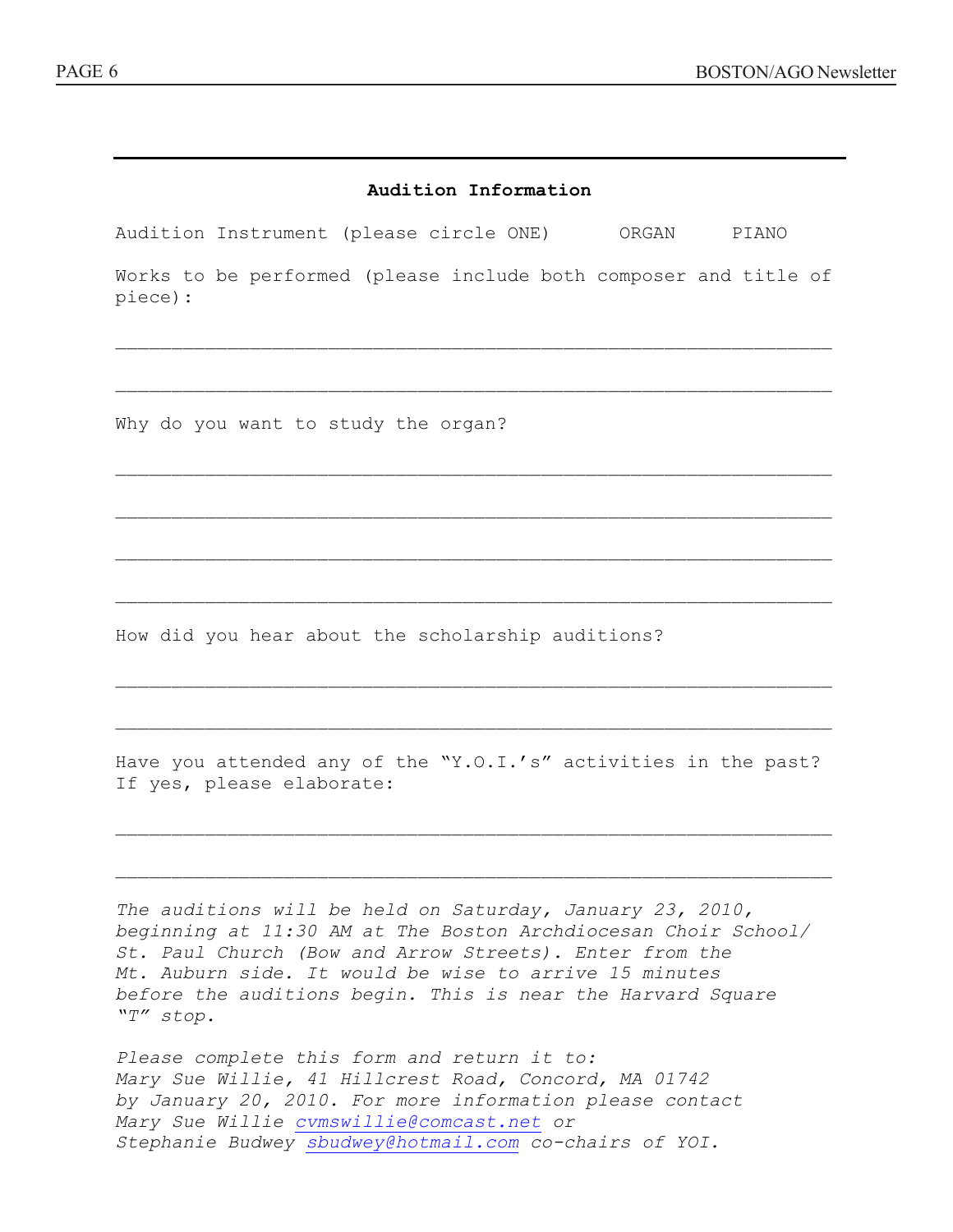### **BOSTON/AGO CONCERT CALENDAR**

### Thursday, December 31

#### 5:00 pm

Choir of the Church of the Advent (Dwyer, *dir;* Wood, *org*): Christmas Lessons & Carols by candlelight: Poulenc, Warlock, Philips, Wishart, Davies, Maw, Howells, Bennett, Hassler, Carter, Willcocks. Church of the Advent, 30 Brimmer St, Boston. 617-523-2377 x41 Donation h

#### 9:00 pm

Heinrich Christensen, organ: Bach. King's Chapel, 58 Tremont St, Boston. 617-227-2155 1st Night Button  $\Box$ 

#### 10:00 pm

Brian Jones, Rosalind Mohnsen, Christian Lane, organ: AGO "First Night" Organ Recital. Arlington St Church, Arlington & Boylston Sts, Boston. www.firstnight.org 1st Night Button **b** 

### Sunday, January 3, 2010

#### 5:00 pm

All Saints Choirs & Alumni: Festival of Nine Lessons & Carols. Reception following. All Saints Church, 10 Irving St, Worcester MA. 508-752-3766 Donation

#### Tuesday, January 5 12:15 pm

Andrew Paul Holman, organ: Buxtehude *Praeludium in g,* Pinkham *The Book of Hours.* King's Chapel, 58 Tremont St, Boston. 617-227-2155 Donation \$3 因

#### Wednesday, January 6 7:00 pm

Choir of Men & Boys (Gray, *dir/org*; MW Smith, *org*): Solemn Mass for the Feast of Epiphany: Darke, Mendelssohn, Papadakos. Parish of All Saints, 209 Ashmont St, Dorchester MA. 617-436-3520 Free 因

### Thursday, January 7 12:15 pm

William Parks, organ: Fünfzehn Minuten für Gott (Fifteen Minutes for God). Tremont Temple Baptist Church, 88 Tremont St, Boston. 617-523-7320 Free

#### Friday, January 8 12:15 pm

Ross Wood, organ. Trinity Church, Copley Sq, Boston. 617-536-0944 Donation \$5 **b** 

#### Sunday, January 10 2:30 pm

Donnie Rankin, organ: Young Organist Concert. Knight Auditorium, Babson College, Wellesley MA. www.EMCATOS.com \$16/15,

#### Tuesday, January 12 12:15 pm

adv \$14, 10+ \$12, <16 Free w/adult

Gabriela Diaz, violin; Gabriel Boyers, violin; Heinrich Christensen, organ: Bach Double Concerto. King's Chapel, 58 Tremont St, Boston. 617-227-2155 Donation \$3 因

### Wednesday, January 13 5:30 pm

Bala Brass; Andrew Shenton, organ. St John's Church, Bowdoin St, Boston. 617-227-5242 Donation  $\boxed{6}$ 

#### Thursday, January 14

12:15 pm William Parks, organ. *See Thursday, January 7 at 12:15 pm.*

#### Friday, January 15 12:15 pm

Colin Lynch, organ. Trinity Church, Copley Sq, Boston. 617-536-0944 Donation \$5 | A

#### 8:00 pm

Exsultemus: Renaissance settings of *Lamentations of Jeremiah* from England, France, Italy, Mexico. Union Church, Waban MA. 857-998-0219

#### Saturday, January 16 8:00 pm

El Dorado Ensemble: "The King of Denmark's Health": Jenkins, Lawes, Lanier, Purcell, Corbetta, others. Lindsay Chapel,

First Church Congregational, Mason & Garden Sts, Cambridge. 617-776-0692 \$22/17

#### 8:00 pm

Exsultemus: Renaissance settings of *Lamentations of Jeremiah* from England, France, Italy, Mexico. University Lutheran Church, Cambridge. 857-998-0219

#### 8:00 pm

Coro Stella Maris (LeClair, *dir*): Fairest Isle: The England of Purcell & Britten. Grace Episcopal Church, 385 Essex St, Salem MA. 857-919-4218 \$20, \$15

#### Sunday, January 17 3:00 pm

Coro Stella Maris. *See Saturday, January 16 at 8:00 pm.* St John's Episcopal Church, 48 Middle St, Gloucester MA.

#### 3:00 pm

El Dorado Ensemble: "The King of Denmark's Health": Jenkins, Lawes, Lanier, Purcell, Corbetta, others. Somerville Museum, Central St at Westwood Rd, Somerville MA. 617-666-9810 \$17/12

#### 3:00 pm

Exsultemus: Renaissance settings of *Lamentations of Jeremiah* from England, France, Italy, Mexico. First Lutheran Church of Boston. 299 Berkeley St, Boston. 857-998-0219 \$15,25,35 -\$5 sts, srs

#### Tuesday, January 19

#### 12:15 pm

Weston Wind Quintet: Mozart, Milhaud, Holst. King's Chapel, 58 Tremont St, Boston. 617-227-2155 Donation \$3 **A** 

#### Thursday, January 21 12:15 pm

William Parks, organ. *See Thursday, January 7 at 12:15 pm.*

#### Friday, January 22 12:15 pm

Wesley Hall, organ. Trinity Church, Copley Sq, Boston. 617-536-0944 Donation \$5 **b** 

## Sunday, January 24

3:00 pm

Richard Hill, organ; Vacherweill Trio: Bach, Stoessel, Schumann, Brahms. First Parish Church, 50 School St, Bridgewater MA. 508-238-6081 Donation

#### 4:30 pm

Barry Turley, organ: Prelude Recital. 5:00 pm Solemn Evensong & Benediction, Choir of the Church of the Advent (Dwyer, *dir;* Wood, *org*): Rose, Swayne, Holst, Gardiner. Church of the Advent, 30 Brimmer St, Boston. 617-523-2377 x41 Donation **b** 

#### 5:00 pm

King's Chapel Choir & Soloists (Christensen, *dir*): "A Celebration of Psalms": Gibbons, Mendelssohn, Poulenc, Woodman; Premieres by Hoh, Gubanov, Ramsay. King's Chapel, 58 Tremont St, Boston. 617-227-2155 Don. \$15/10 | A

#### 5:30 pm

Convivium Musicum (Barrett, *dir*): Anero *Missa pro defunctis;* Sweelinck, Le Jeune. S Stephen's Church, 114 George St, Providence RI. www.sstphen.org Donation

#### Tuesday, January 26 12:15 pm

Chris O'Hara, trumpet; Heinrich Christensen, organ: Bach. King's Chapel, 58 Tremont St, Boston. 617-227-2155 Donation \$3 因

#### Wednesday, January 27

#### 12:15 pm

Richard Hill, organ; Beth Stafford, piano: "A Duet Day": Bach, Fauré, Debussy, Suppe, Tchaikovsky. Unity Church, 13 Main St, North Easton MA. 508-238-6081 Free **A** 

#### Thursday, January 28 12:15 pm

William Parks, organ. *See Thursday, January 7 at 12:15 pm.*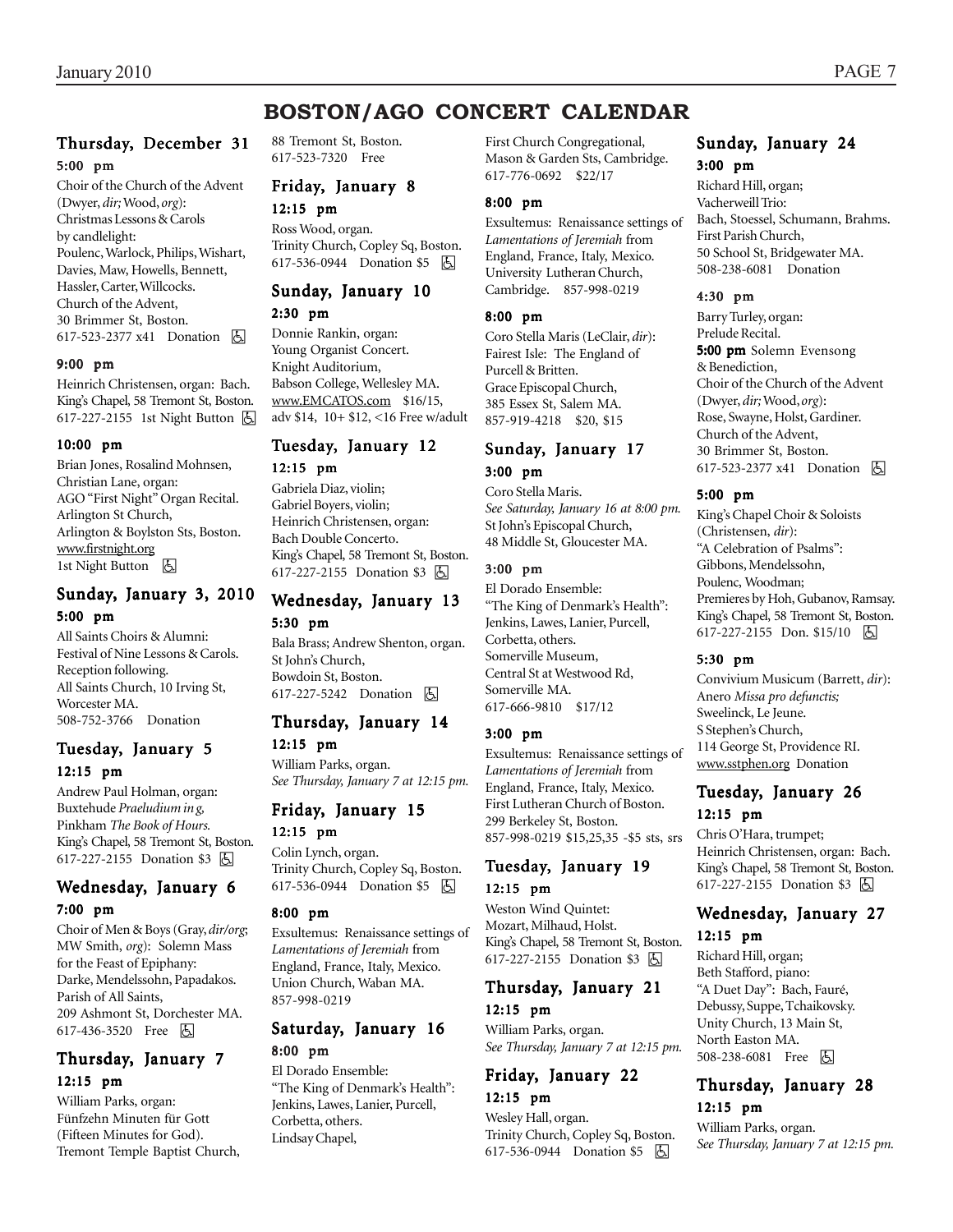#### Friday, January 29 12:15 pm

Jacob Street, organ. Trinity Church, Copley Sq, Boston. 617-536-0944 Donation \$5 **b** 

#### 8:00 pm

Makiko Hayashima, organ: Bach, deGrigny, Boyvin, Isoir. Old West Church, 131 Cambridge St, Boston. 617-739-1340 \$20/15/10 因

#### Saturday, January 30 7:00 pm

Peter Krasinski, organ, accompanies Buster Keaton's *The Camera Man* (1928). St John's Episcopal Church, 48 Middle St, Gloucester MA. 978-283-1708 \$15/10 因

#### 8:00 pm

SARASA Chamber Ensemble: Vivaldi *The Four Seasons,* Bach *Harpsichord Concerto in E major,* Telemann *Concerto for Four Violins.* Friends Meeting House, 5 Longfellow Park, Cambridge. 617-492-4758 \$24/20/12  $\leq$ 18 Free with adult  $\sqrt{5}$ 

#### Sunday, January 31 1:00 pm

Mary Copely, organ: Bach, Messiaen, Franck, Widor, Vierne. Cathedral of St Joseph, 145 Lowell St, Manchester NH. 603-622-6404 x31 Donation h

#### 5:00 pm

Choral Evensong. Preceded by Tea at 4:00 pm, \$5. All Saints Church, 10 Irving St, Worcester MA. 508-752-3766 Donation

#### 7:00 pm

SARASA Chamber Ensemble. *See Saturday, January 30 at 8:00 pm.* First Parish, Parish Hall, 20 Lexington Rd, Concord MA. [5]

#### Tuesday, February 2

7:30 pm Harry Huff, organ. 12:15 pm Master Class. Memorial Church, One Harvard Yard, Cambridge. 617-495-5508 Free

#### Friday, February 5 12:15 pm

George Sergeant, organ. Trinity Church, Copley Sq, Boston. 617-536-0944 Donation \$5 | A

#### 8:00 pm

Musicians of the Old Post Road: From the Romantic Salon, with guitar, flute*,* violin, cello: Schubert, Paganini, others. First Parish, Wayland MA. 781-466-6694 \$25/20, Kids Free

#### 8:00 pm

Schola Cantorum (Jodry, *dir*): des Pres *Missa Gaudeamus;* Gombert, Obrecht, Ockeghem. Church of St John the Evangelist, 35 Bowdoin St, Boston. 401-274-5073 \$20/15/10

#### Saturday, February 6 8:00 pm

Musicians of the Old Post Road: From the Romantic Salon. *See Saturday, February 5 at 8:00 pm.* Harvard Epworth Church, Cambridge.

#### 8:00 pm

Schola Cantorum (Jodry, *dir*): des Pres *Missa Gaudeamus;* Gombert, Obrecht, Ockeghem. St Joseph's Church, 86 Hope St, Providence RI. 401-274-5073 \$20/15/10

#### Sunday, February 7 3:00 pm

Heinrich Christensen, organ. St Joseph Memorial Chapel, College of the Holy Cross, Worcester MA. 508-792-2296 4

#### 4:00 pm

Christ Church Evensong Choir (Forster, *dir/org*): Choral Evensong: Widor, Rutter, Lehman, Wood, Bairstow, Dupré. Christ Church, Zero Garden St, Cambridge. 617-876-0200 Donation **A** 

#### 4:00 pm

Choir of Men & Boys (Gray, *dir/org*; Wood, *org*): Solemn Evensong & Benediction for the Feast of the Presentation of Christ in the Temple: Stanford, Smith, Lindley. Parish of All Saints, 209 Ashmont St, Dorchester MA. 617-436-3520 Free 因

#### 4:00 pm

Schola Cantorum (Jodry, *dir*): des Pres *Missa Gaudeamus;* Gombert, Obrecht, Ockeghem. St Paul's Church, St Paul St, Brookline MA. 401-274-5073 \$20/15/10

#### Friday, February 12 12:15 pm

Woo-sug Ken, organ. Trinity Church, Copley Sq, Boston. 617-536-0944 Donation \$5 | 4

### Saturday, February 13

#### 8:00 pm

Heart's Ease: "Cantatas, Sonatas, & Moral Tales": Telemann, Handel, Weiss, Beyer, Baron, CPE Bach. Lindsay Chapel, First Church Congregational, Mason & Garden Sts, Cambridge. 617-776-0692 \$22/17

#### Sunday, February 14 3:00 pm

#### Heart's Ease:

"Cantatas, Sonatas & Moral Tales": Telemann, Handel, Weiss, Beyer, Baron, CPE Bach. Somerville Museum, Central St at Westwood Rd, Somerville MA. 617-666-9810 \$17/12

#### Friday, February 19 12:15 pm

Bálint Karosi, organ. Trinity Church, Copley Sq, Boston. 617-536-0944 Donation \$5 **b** 

#### Sunday, February 21 3:00 pm

Hendrik Broekman, harpsichord. First Church Boston, 66 Marlborough St, Boston. 617-267-6730 \$15/10 因

#### 5:00 pm

Donald Meineke, organ. Reception follows. All Saints Church, 10 Irving St, Worcester MA. 508-752-3766 Donation

#### 5:30 pm

Exsultemus: LEIPZIG: Schelle, Kuhnau, Bach. First Lutheran Church of Boston. 299 Berkeley St, Boston. 857-998-0219 \$15,25,35 -\$5 sts, srs

#### Friday, February 26 12:15 pm

Harry Huff, organ. Trinity Church, Copley Sq, Boston. 617-536-0944 Donation \$5 | A

#### Saturday, February 27

#### 9:00 am to 4:00 pm

Merrimack Valley AGO Twelfth Annual Mini-Convention: 4 workshops, catered lunch, flea market, more. First Calvary Baptist Church, Near I-93 & I-495, North Andover MA. owenbar@juno.com

#### 7:30 pm

Paul Cienniwa, harpsichord. Hawes Room at Trinity Church, One Queen Anne Sq, Newport RI. 401-855-3096 \$25; \$22.50 online, sts, sts, mil; \$10 ages 6-18  $www. new portfolio to are correct.$ 

#### Sunday, February 28 3:30 pm

Jérôme Mouffe, guitar; Benjamin Smolen, flute. Meetinghouse of the First Universalist Society of Franklin, 262 Chestnut St, Franklin MA. 508-520-9238 \$15/10 srs, youth (13-19)/\$5 music sts, <12 Free Subscription -25%

#### 4:00 pm

Robert Squires, classical guitar: "From Bach to the Beatles": Callahan, others. St John's Episcopal Church, 48 Middle St, Gloucester MA. 978-283-1708 \$15/10 | 5

#### 5:00 pm

Choir of the Church of the Advent (Dwyer, *dir)*: Choral Evensong. Preceded by Tea at 4:00 pm, \$5. All Saints Church, 10 Irving St, Worcester MA. 508-752-3766 Donation

#### 5:00 pm

Heinrich Christensen, organ. Quartet from King's Chapel Choir: Bach "Clavierübung, dritter Teil" The quartet will sing the chorales on which the preludes are based. King's Chapel, 58 Tremont St, Boston. 617-227-2155 Don. \$15/10 囚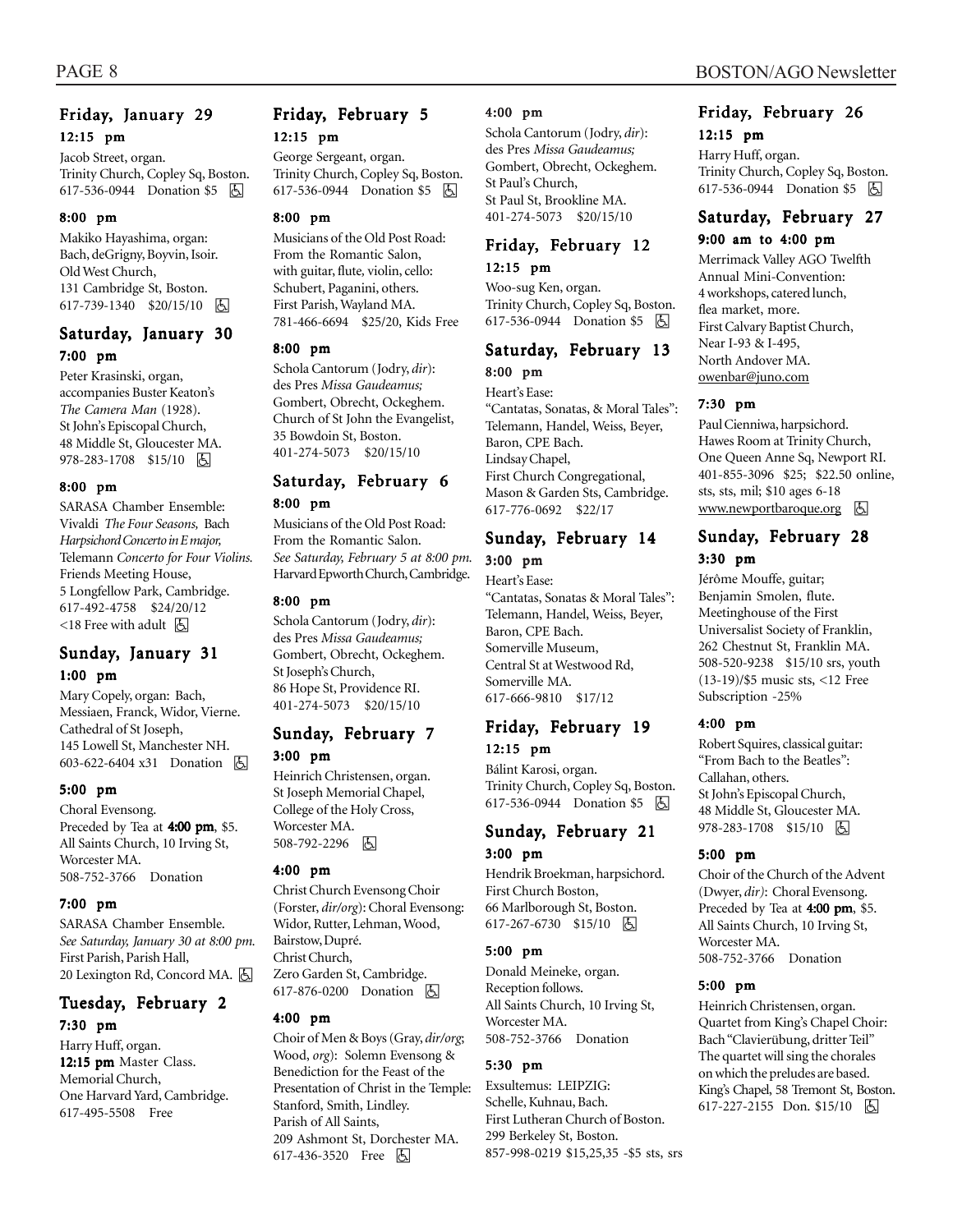### **PLACEMENT JANUARY, 2010**

The date in brackets following a church's name shows when the church first requested a listing. Salary is income paid by the church. Services such as funerals (fn) and weddings (wd) with additional fees are estimated as shown.

#### **ORGANIST/CHOIR DIRECTOR**

| Denomination Hours |    | Location      | Name of Church                                         | Organ       | Salary               | Est. Add'l Comp      |
|--------------------|----|---------------|--------------------------------------------------------|-------------|----------------------|----------------------|
| Lutheran           | 15 | Holden. MA    | Immanuel Lutheran Church [09/09]                       | Gress-Miles | \$19,000             | $6 \text{ ft}$ /2 wd |
| Methodist          |    | Wakefield, MA | Wakefield/Lynnfield United Methodist<br>Church [06/09] | Allen       | \$10,000             | $3$ fn/2 wd          |
| Episcopal          | 14 | Medfield, MA  | Church of the Advent [10/09]                           | Dver        | $$15,000-$<br>18.000 | $4-6$ fn/1 wd        |

#### **ORGANIST ONLY**

| Denomination | <b>Hours</b> | ocation        | Name of Church                          | Jrgan      | salarv<br>Est. | . Add' <sup>1</sup><br>.) omb |
|--------------|--------------|----------------|-----------------------------------------|------------|----------------|-------------------------------|
| <b>UCC</b>   | 10           | NH<br>Amherst. | NH<br>Congregational Church of Amherst. | Wm Johnson | $$14,000-$     | $'$ ? wd<br>$2 \text{ fn/}.$  |
|              |              |                | 11/09                                   |            | 16.000         |                               |

Please also see postings at www.bostonago.com for contact information regarding these openings. Some churches here may no longer be receiving names but have not notified placement.

**LISTING YOUR CHURCH ON THIS PAGE** Contact Janet Hunt, Placement Coordinator, at janet.hunt@sjs.edu.

### Advertising 2010

The back page ad space is available at \$85 for March, April and June (Summer). There is a limit of two back page ads for any one organization per season. Inside quarter-page ads are accepted at any time for \$25 each.

Contact the Editor to reserve space.

### 2010 Auditions for Youth pro Musica

Youth pro Musica, the Greater Boston Youth Chorus, Robert Barney, artistic director, announces auditions for the YpM Spring 2010 season. There are openings for boys and girls in grades 2-12. YpM rehearses on Tuesdays.

Auditions will be held Tuesday, January 5, 2010 from 3-9 PM and Tuesday, January 12, 2010 from 3-5 PM. Alternate dates are available by appointment

Auditions and rehearsals take place at the First Unitarian Society in Newton, 1326 Washington St, West Newton. Please make an appointment at 617-666-6087 or auditions@youthpromusica.org.

Ladies! Going to the AGO Convention in DC and want to share a room? I'm a widow seeking a nonsmoking roommate for this convention. We would both save a lot of money if we share a room. I hope to hear from you. Thanks! Marjorie Kellner, 508-668-4361, mkellner13@aol.com.

### Next Deadline: January 8 for February Issue

Please send all notices, news, and articles to:

Jim Swist, 34 Jason Street #2, Arlington MA 02476 Or e-mail to swist@comcast.net (please no phone calls) (inline mail text or .doc/.pdf file attachment)

Include: day, date, time, brief description of program, location, address, phone number, price (or donation/free), and whether handicap-accessible.

### Substitute List Updates

#### Add:

ALLEN, Peggy 781.862.7633, 978.640.1595 tea422@comcast.net Lexington + 20 mi. Denom: ALL Avail Sunday AM: Yes Interim: Yes

BULL, Charles 978.264.1972 chrbull2855@comcast.net Acton + 15 mi. Denom: ALL Avail Sunday AM:Yes Interim: Yes

HALCO, Terry 617.491.0766 terryhalco@gmail.com Boston + 30 mi. Denom: ALL Avail Sunday AM: Yes Interim: Yes

#### Change:

LAMOUREUX, Daniel Avail Sunday AM: Yes Interim: Yes

#### Delete:

GRAY, Buffy

WARNER, Sally Slade

The full list will appear in the next issue.